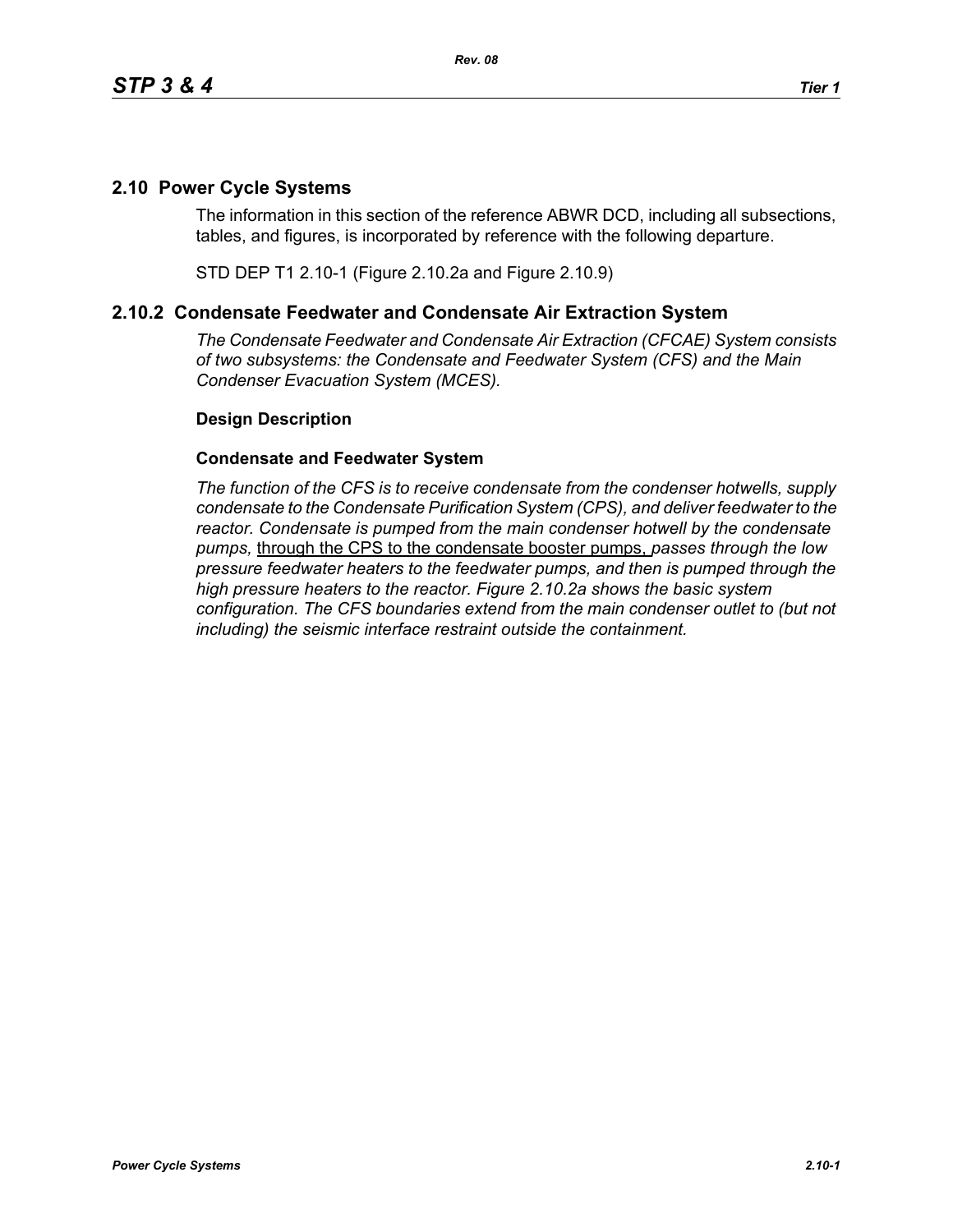

NOTES: 1. RELIEF VALVE DISCHARGE AND VENTS ARE CHANNELED THROUGH CLOSED SYSTEMS. 2. FEEDWATER AND CONDENSATE PUMP REDUNDANCY IS PROVIDED.

*Tier 1***Figure 2.10-2a Condensate and Feedwater System**